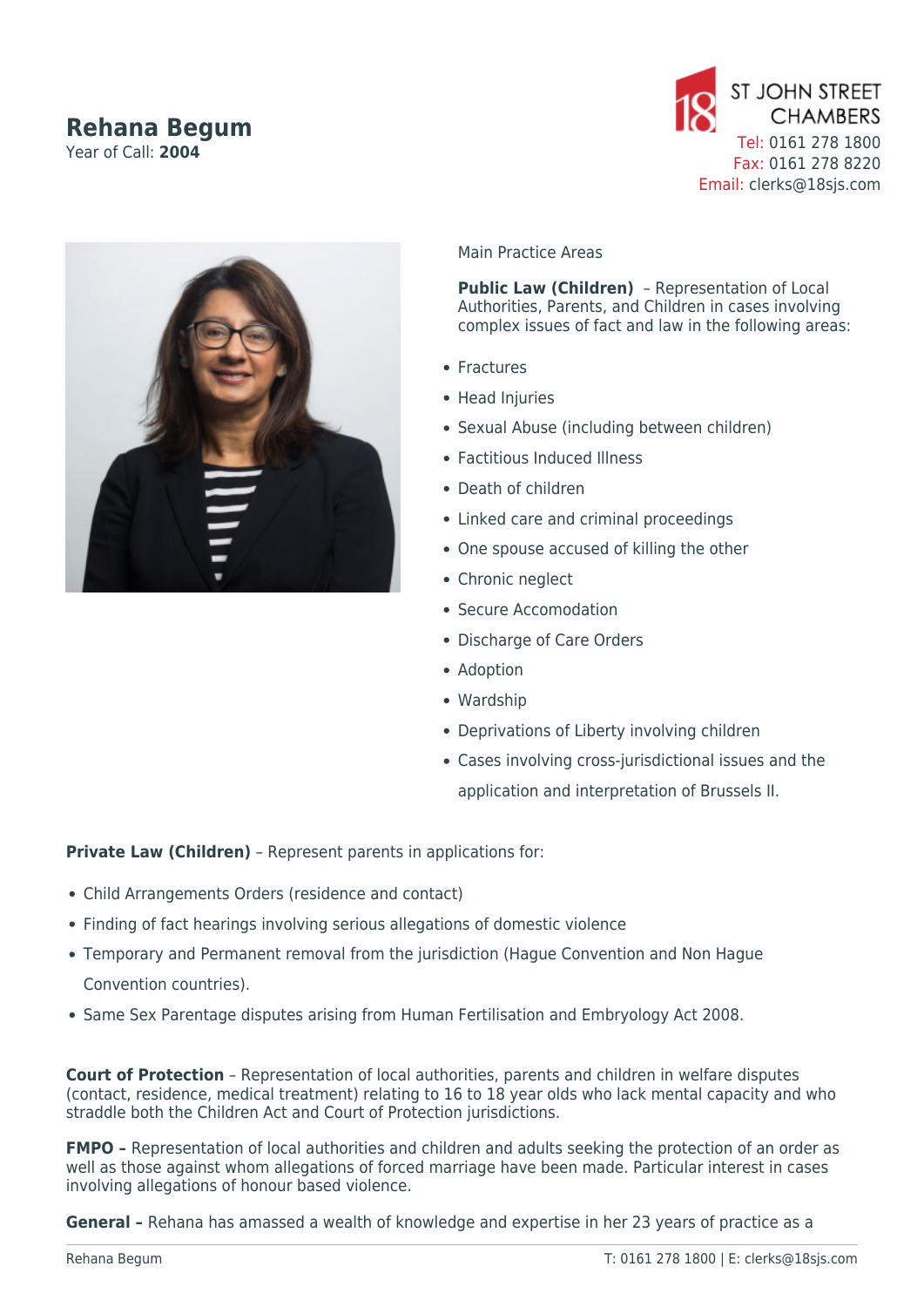Solicitor and Barrister which she is regularly called upon to share in the form of seminars for solicitors, social workers and members of the judiciary. Rehana has particular expertise in acting for Local Authorities and the insight gained as a former local authority solicitor has proved advantageous when acting for and against Local Authorities whenever scrutiny of Local Authority decision making processes is required; including in the context of Human Rights Act (Article 6 & Article 8) violations.

**INTERESTS –** As an ex-international volleyball player for many years (representing England at junior and senior level and captaining the junior team) with a degree in physical education; Rehana has maintained her interest in physical fitness by recently qualifying as an advanced Level 3 Personal Trainer. In her spare time she continues to search for that elusive work/life balance by playing regular tennis and skiing. She also loves to read and watch period dramas.

# **Education**

Buttershaw Upper School Leeds University Qualifications : • BA (Hons) First Class in Physical Education and Public Media • Barrister At Law

• Level 3 Personal Trainer

# **Professional Memberships**

Family Law Bar Association Child Concern Court of Protection Practitioners Association (COPPA)

# **Notable Cases**

## A Council v TP & Ors [2019] EWFC 30

High Court, multi-party case involving six parents. The parents of some of the subject children are also foster carers and special guardians for two of the subject children. Suspicion that carers encouraging gender dysphoria in children in their care. In addition, parental conduct in relation to the children's medical needs suspicious for FII. Multiple experts. I was the lead junior in a team of four juniors led by G Taylor QC. Complexity arising from reviewing, organising and redacting a vast amount of documentation relating to the four subject children and several non-subject ex-foster children. Legal arguments in relation to the extent of disclosure of documents relating to non-subject children balancing Article 8 Human Right to confidentiality/privacy and Article 6 Human Right to a fair trial. Of note was the court's evaluation of gender identity/dysphoria in children and its interrelationship with fabricated or induced illness.

# A Council v H [2019]

Representing the father in a 10 day finding of fact hearing involving serious allegations of sexual abuse by a child against mother and stepfather. I represented the stepfather. Legal arguments at the case management stage in relation to ground rules and appropriate participation directions to facilitate the child giving evidence. Pre-recorded cross-examination of a child witness. Of note was the cross examination of police officers which revealed major breaches of good practice guidelines in the interviewing of children in cases of alleged sexual abuse. Judgment sent to the Chief Constable of Greater Manchester.

## A Council v K & W & M & S & A [2019]

Acting for the father in a 15 day composite hearing. Multi-party case involving serious historical sexual abuse allegations made by a child against mother and stepfather. Counter allegations of contamination and coercion. Of note was the decision to allow live cross examination of a child witness and legal argument in relation to the extent to which counter allegations of contamination can be put to a child during cross examination.

## A Council v MS v MA v MF [2019]

Acting for the respondent father in 11 day finding of fact hearing in relation to inflicted serious life threatening injuries to an infant (fractures, bruising and brain injury). Pool of perpetrators and complex medical evidence from multiple medical experts from a range of medical disciplines. Of note was the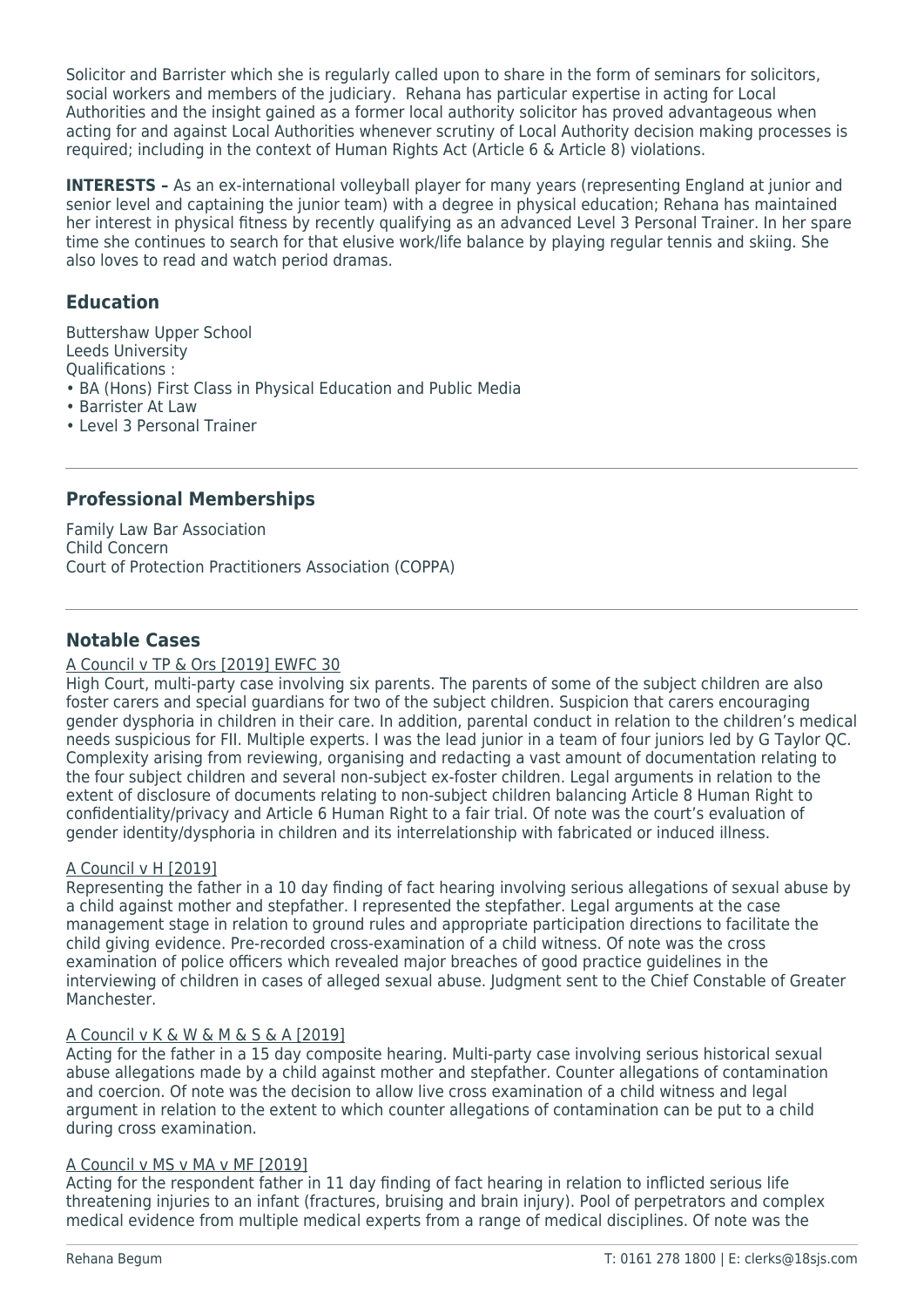challenge of ensuring the complex medical evidence was tested fairly in a case involving vulnerable witnesses who required the use of both intermediaries and interpreters to assist them in court.

#### Re: M (Children) – Court of Appeal, Civil Division [2018]

Advising and acting for children in successful appeal against the decision of a CJ to conclude a case at Issues Resolution Hearing stage against the advice of the children's guardian. Decision set aside by Peter Jackson LJ on the basis that the judge in the lower court went beyond permissible robust case management and deprived the children of effective representation. Remitted for rehearing.

#### A Council v B v P v P [2018]

Acting for local authority, led by Rex Howling QC in High Court multi handed care 20 day finding of fact hearing. Five subject children having complex physical or behavioural difficulties. Case involving allegations of FII/physical abuse with multiple experts and complex medical evidence. Deprivation of liberty issues arising from care arrangements for one of the children in residential placement. Cross examination of live evidence of two vulnerable witnesses, use of intermediaries. Of note was the court's evaluation of the extent to which the existing medical definitions of fabricated or induced illness were useful tools in analysing parental conduct.

#### A Council v M [2018]

High Court (S.9). Application for declaration of liberty authorisation, pursuant to the High Court's inherent jurisdiction in respect of a 16 year old child in the care of the Local Authority but for whom the Local Authority did not have parental responsibility. I represented the applicant local authority at initial and final hearing. Written and oral legal argument in relation to whether or not the legal test for deprivation of liberty met. Complicating feature of whether the child's (fluctuating) consent valid giving rise to whether or not the case should be heard in the Family jurisdiction or the Court of Protection jurisdiction.

#### A Council v W [2018]

High Court (S.9). I represented the applicant local authority in an application for a Secure Accommodation Order and in the alternative a Deprivation of Liberty Authorisation, pursuant to the High Court's inherent jurisdiction in respect of a 16 year old who lacked mental capacity to consent to the same. Of note was whether or not invoking the High Court's inherent jurisdiction to deprive a child of her liberty in these circumstances was appropriate.

#### Y v A Council v AY v NY v SY [2018]

High Court. Acting for father in application to discharge a Forced Marriage Protection Order made in respect of two of his adult children. High Court taking the unusual view that the factual basis of the order needed to be established before the application could be withdrawn as the facts that gave rise to the application in the first place were disputed. The High Court was critical of the lower courts approach, which had indicated that the application could be withdrawn without determining the facts.

#### A Council v B [2018]

Representing local authority in case management hearings and in a composite final hearing dealing with complex life threatening inflicted head injury and fractures to an infant. Multiple medical experts and complex medical evidence. Legal arguments about the status of a treating clinician who was not a jointly instructed expert, filed without permission and seen by the other jointly instructed experts in the case. Legal argument in relation to the admissibility and evidential weight to be attached to the evidence of the treating clinician.

## A Council v E v G [2017]

High Court (S9). Representation of a mother within composite final hearing involving allegations of inflicted injury to an infant and FII. The mother denied injuring the child. I had to take over this case part way through due to counsel with conduct having to withdraw. Mother was also without mental capacity and sectioned involuntarily for a period during the trial. Complex factual and medical issues with multiple medical experts. The mother was subsequently convicted of attempted murder of the child's father and sentenced to a term of imprisonment.

#### A Council v M [2017]

High Court. Multi-party case involving serious allegations of sexual abuse by one child against another and physical and emotional allegations of abuse against the parents. Suspected child trafficking from a country outside the UK. Junior counsel representing local authority. At one hearing appearing in the absence of leader against opposing leading counsel and dealing with legal argument in relation to a substantive issue. Acting as junior up to final hearing which was dealt with by leading counsel alone. Legal argument in relation to whether or not findings against the accused child should be pursued in circumstances where